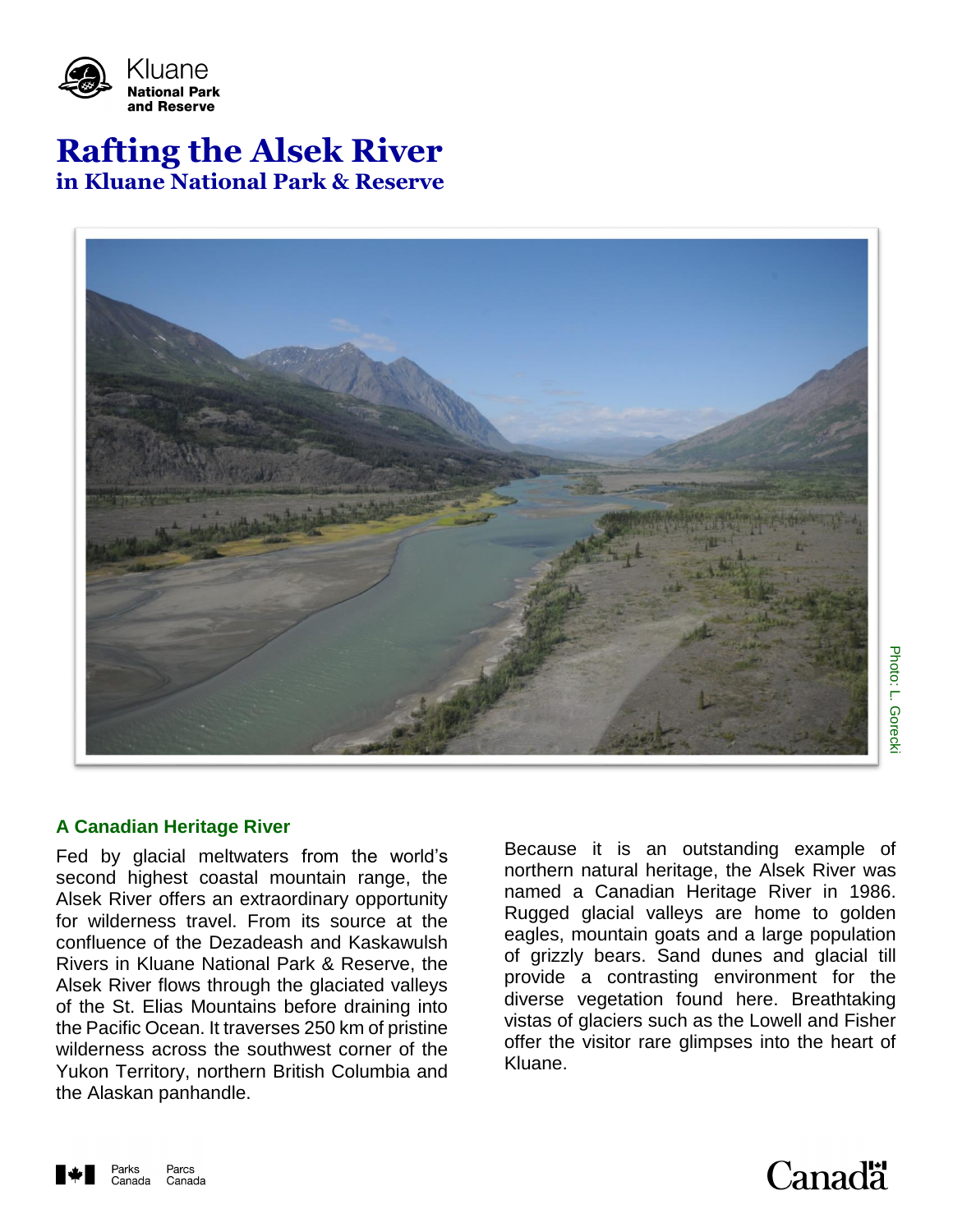# **Cultural Significance**

The portion of the Alsek River that runs through the Yukon and British Columbia lies within the traditional lands of the Champagne and Aishihik First Nations. Historically the river's rich resources supported Tlingit communities in the lower reaches of the river basin and Southern Tutchone people in the interior. The river also had strategic importance as a route between the interior and the coast during the early years of European exploration.



Photo: S. Corneloup

Today traditional harvesting of various resources continues throughout the Alsek valley. The Champagne and Aishihik First Nations, together with Parks Canada and BC Parks, cooperatively manage their traditional lands within Kluane National Park & Reserve in the Yukon and the Tatshenshini-Alsek Park in British Columbia.

# **Special Protection**

Within Kluane National Park & Reserve a 45 km stretch of the upper Alsek River is protected through a zoning system that classifies this portion of the river as a Special Preservation Area. The purpose of this zone is to preserve grizzly bear habitat and a number of rare plant species found in the valley. Much of the river valley vegetation is very fragile and easily disturbed. Specific regulations therefore apply to visitor use within this area.

# **Ensuring a Wilderness Experience**

The Alsek River flows through Kluane National Park & Reserve in the Yukon, Tatshenshini-Alsek Provincial Park in British Columbia and Glacier Bay National Park & Preserve in Alaska. Collectively these parks are part of a United Nations World Heritage Site. As a result of this international recognition, visitor use of the river has increased dramatically. In order to ensure a wilderness experience and protect natural and cultural resources, the number and frequency of rafting trips are controlled by a permit system. Departure dates are limited to one departure every other day and distributed equally between commercial and private trips. Maximum group size for private trips is 15 people.

# **Planning Your Trip**

Careful planning before arriving in the park will increase your enjoyment of a trip on the Alsek River. All members of your group should share responsibilities for the trip and be aware of its special restrictions. **Please note that collecting fees for private trips is prohibited.**

# **Trip Options:**

To begin your trip, put in at Serpentine Creek, that is accessed via the Alsek Trail. This four-wheel drive road enters Kluane National Park & Reserve from the Alaska Highway at km 1022.

The full trip to Dry Bay, Alaska in Glacier Bay National Park & Preserve takes approximately 10-12 days. There is no road access to the take-out point at Dry Bay. Return charter flights may be arranged from Dry Bay to Yakutat, Haines, Juneau or Whitehorse (contact Glacier Bay for a list of air charter companies).

Two shorter trip options include traveling to Lowell Glacier (3-4 days) or Turnback Canyon (6-8 days) and flying back by helicopter or small fixed-wing aircraft. All flight arrangements should be made prior to arriving in the park. A landing permit is required for a Lowell Glacier take-out. Fees apply. A landing permit can be obtained when you obtain your Wilderness Permit.

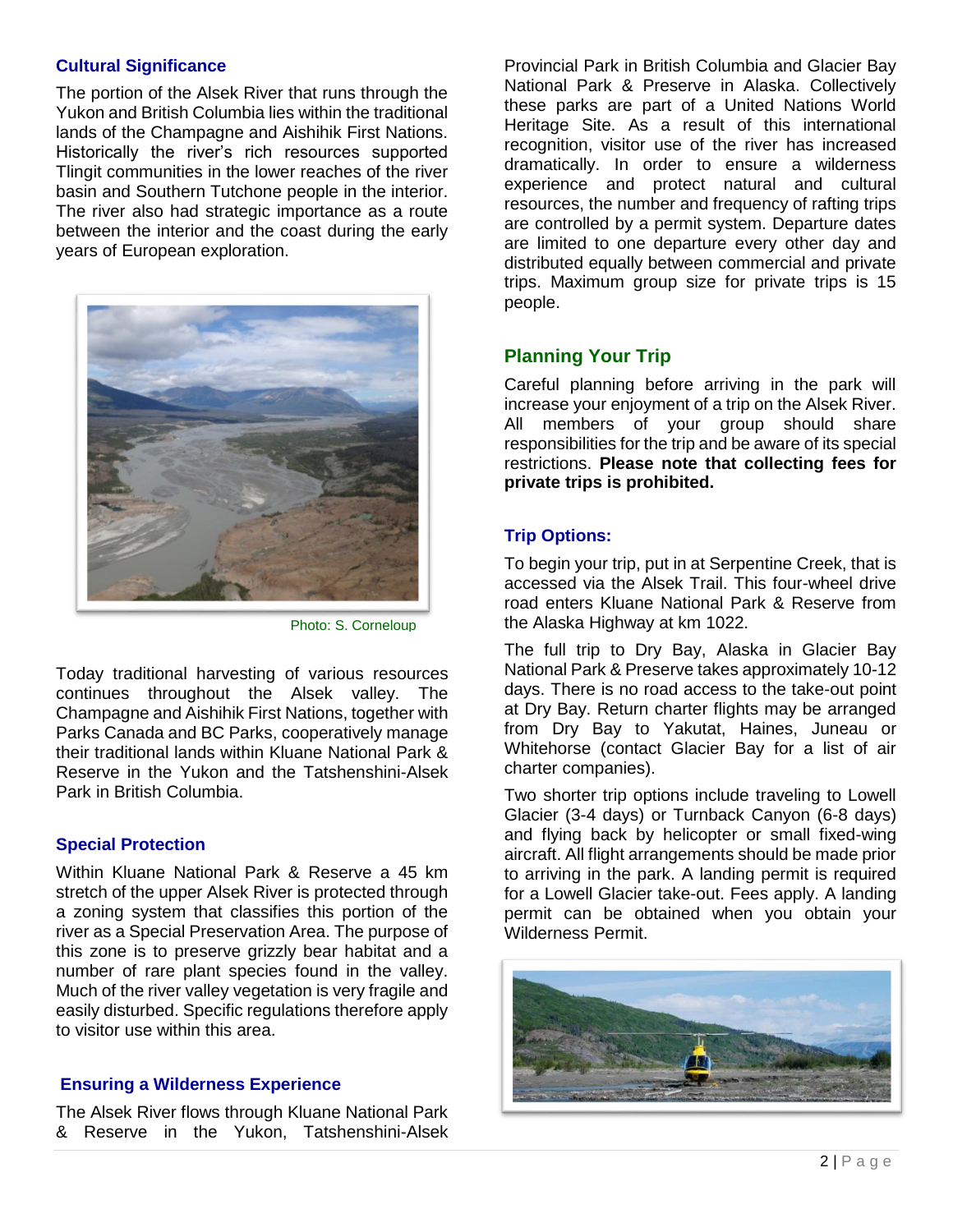# **Required Permits:**

All river trips must reserve their **departure date** and obtain a **Wilderness Permit** from Kluane National Park & Reserve. Trips travelling through to Dry Bay must also obtain **a permit and departure date** from Glacier Bay National Park & Preserve in Alaska. A permit is not required to travel through Tatshenshini –Alsek Park. Separate fees apply to each of the three parks that you will be travelling through. **Be sure you have the latest information on fees and registration procedures by contacting these agencies directly.** 



Photo: L. Gorecki

# **How to Reserve Put-In and Take-Out Dates:**

1. If you are making the full trip to Dry Bay, Alaska, you must obtain a take-out date from Glacier Bay National Park & Preserve **before** you can reserve a start date from Kluane National Park & Reserve. Fees apply.

2. A waiting list is maintained for Dry Bay trips. Send your name, address and telephone number to Glacier Bay National Park & Preserve (see contact list).

3. Once you have a take-out date, reserve a start date from Kluane National Park & Reserve (see contact list). Doing this as soon as possible will help ensure you get the date that works best for you.

4. Contact BC Parks to pay applicable fees (see contact list).

5. Obtain your **Wilderness Permit and Landing Permit** and pay applicable fees at the Kluane National Park & Reserve Visitor Centre in Haines Junction the day prior to, or the day of the start of your trip.

# **Safety on the River**

The Alsek River is a large volume, glacial river. The water is extremely cold (just a few degrees above freezing), swift, and wide in many sections. The river also contains a number of rapids that must be negotiated. Large standing waves, rock gardens, holes, eddies, silty water and swift currents increase the difficulty of sections of the river. River travellers should be competent with Class III and IV rapids.

Travelers must ensure they minimize the chances of capsizing and must be prepared for a long cold swim before they are rescued or are able to get themselves to shore. A number of injuries and deaths have occurred due to travelers underestimating the powerful flow and cold temperature of the water. Hypothermia and drowning are the two most common causes of death on the river.

A rule to remember: **Do not travel a section of river unless you are properly prepared to swim that same section.** 

# **Equipment:**

**1. Boats** – Four-metre rafts or larger in good operating condition are recommended. Rigid kayaks and covered whitewater canoes with floatation are suitable only for paddlers experienced with Class III and IV rapids. A minimum of two boats per party is recommended for safety. Folding kayaks and open canoes are not recommended.

**2. Personal Floatation Devices (PFD's)** - Ministry of Transport regulations require that one approved PFD must be worn by each traveler. A Type III or Type V PFD is recommended, as they offer a greater amount of floatation.



Photo: L. Gorecki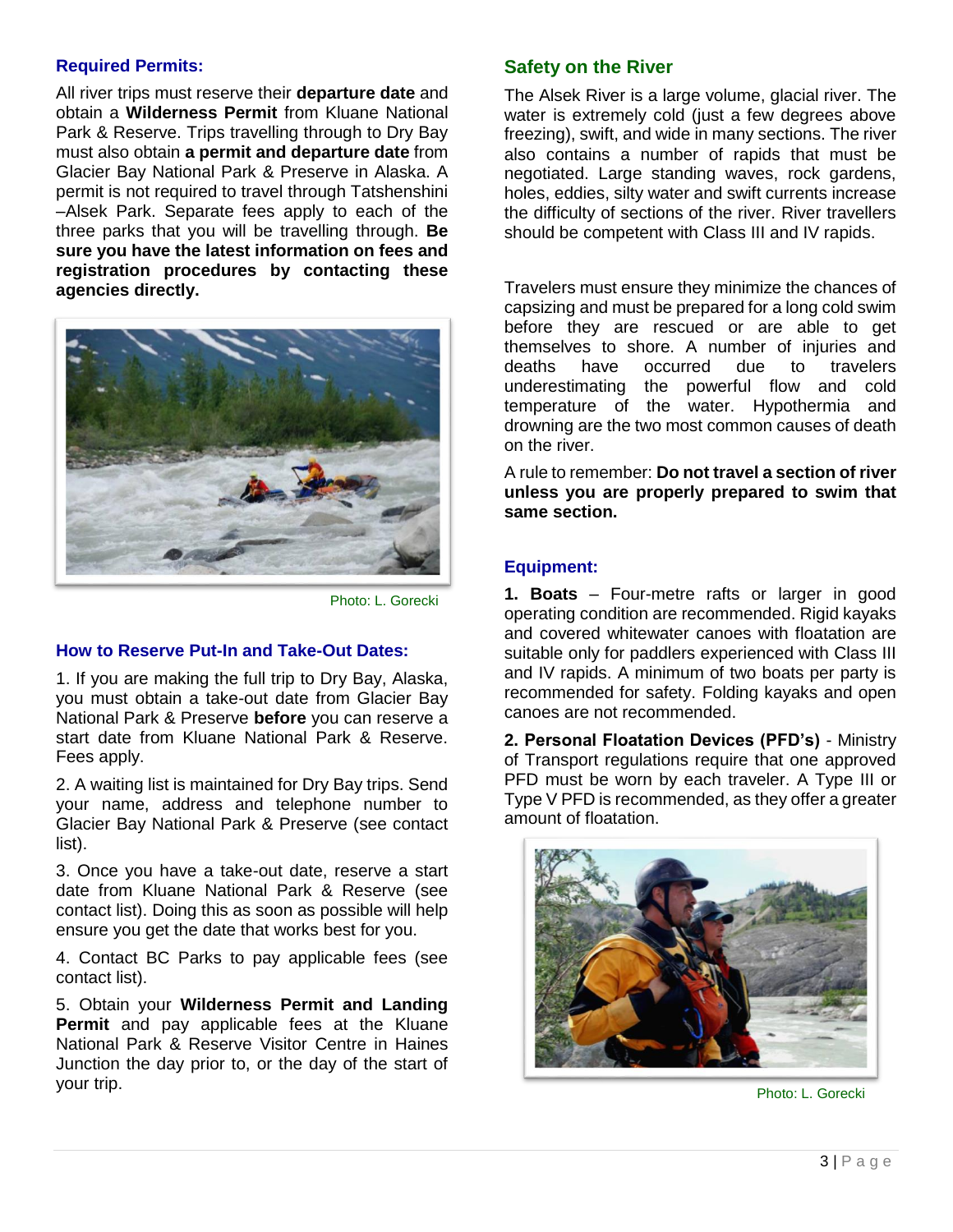**3. Thermal Protection** - The air and water temperatures are cold, particularly when it's windy. Warm clothing that retains heat when wet is recommended. Synthetic fleece and wool layers are preferred to cotton. Wearing dry suits with warm layers underneath is strongly recommended when negotiating rapids.



Photo: L. Gorecki

**4. Helmets** – Whitewater helmets are recommended for all river traveler, especially when negotiating rapids.

**5. Emergency Equipment** – All boats should pack emergency rescue gear in case of an accident. This includes throw bags, a comprehensive first aid kit, repair kit, spare paddles and oars. All rafts with fixed floors must carry a bailing bucket. Carry extra food for unexpected delays. Emergency equipment is only useful if easily accessible, you know how to use it and have practiced with it.

**6. Communication Device -** Satellite phones are recommended in case of the need for emergency contact. Cellular phones do not work on the Alsek River.

# **Hazards:**

**1. Cold Water** – River water can be extremely cold, only a few degrees above freezing. Dry suits are strongly recommended in more difficult sections where capsizing could be fatal.

**2. Powerful Rapids** - Two sets of Class III-IV rapids below the Lowell Glacier should be scouted before running. Paddlers should know exactly where these are prior to their trip as they are difficult to see while on the river. These rapids are located at approximately:

**1) Sam's:** UTM: 7V 0665400 E; 6674400 N **or** 61º 10' 29" N; 138º 01' 06" E Map Datum: NAD 27

**2) Lava:** UTM: 7V 0666580 E; 6670500 N **or** 60 º 08' 21" N; 138 º 0', 1" E Map Datum: NAD 27

A number of accidents have occurred at these two rapids. Groups may consider having the majority of the group walk along the shoreline downstream, with only a minimal number of occupants in the rafts.

**Travelling through Turnback Canyon is not recommended.** This canyon is a 7 km-long run of continuous **class V-VI white water** and a spilled raft or kayak invariably results in tragedy. Travellers are advised to helicopter portage Turnback Canyon. Turnback Canyon is located in Tatshenshini/Alsek Wilderness Park. Please contact BC Parks for more information.

**3. Ice Floes** – The Alsek River passes by the toe of the Lowell Glacier, and at times, large blocks of ice drop into the river and flow downstream. These ice blocks can be massive and may roll or break as they melt, crushing or capsizing a raft that is too near. Ice is also a hazard at Alsek Lake in Alaska, where several glaciers calve into the lake.



Photo: S. Corneloup

**4. Weather Delays** – Bad weather may require extra days on the river or delay flights to and from Dry Bay. Be prepared to wait out delays with a supply of extra food.

**5. Wind** – The Alsek flows through a broad open valley in a southerly direction, and is subject to strong south winds up to 100 km per hour. Be prepared to spend extra time battling the wind as well as silts and sands carried by the wind.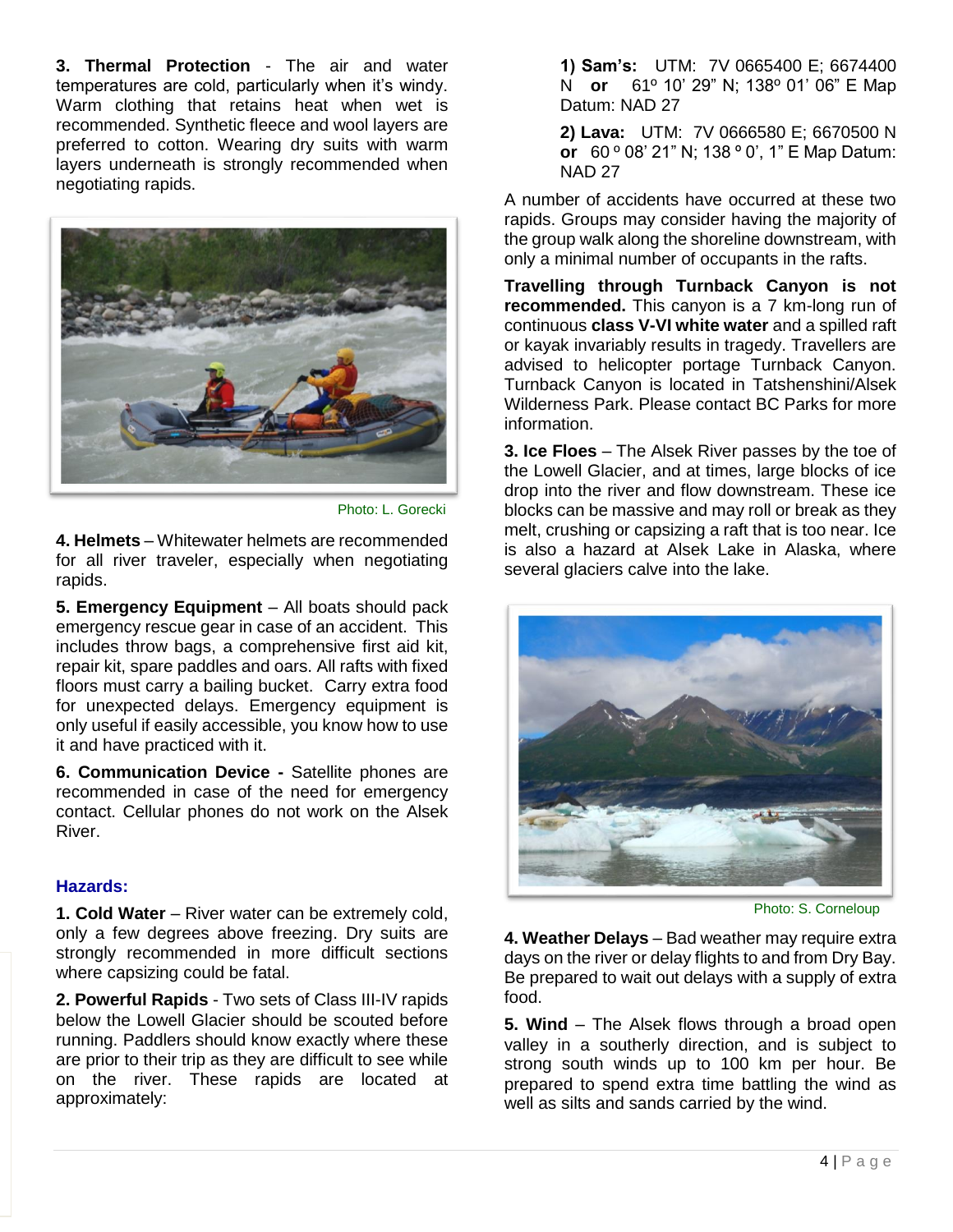**6. Giardia --** River users should purify all water used for drinking and cooking by boiling for three minutes or filtering with a less than 0.5 micron filter to avoid the intestinal parasite, **giardia**.

# **Camping in Grizzly Bear Territory**

For the safety of both people and bears, Kluane National Park & Reserve works to keep human-bear encounters to a minimum.

The whole of the Alsek River valley is prime grizzly bear habitat and serves as a major travel corridor for the bears. In order to build up food reserves for winter, grizzlies must spend the majority of spring, summer and fall searching for food. Food sources are scarce, and although Kluane National Park & Reserve is a large protected area, less than 20% is suitable grizzly habitat.

At the start of rafting season, grizzly bears are moving from higher elevations to the river valley. The potential for human-bear encounters therefore exists at all campsites along the river.



Photo: B. Bakker

# **Bears and Food:**

Extreme care must be taken when camping in grizzly bear territory. It is the responsibility of each group traveling the river to ensure bears do not gain access to human food or garbage. The use of approved bear-resistant food containers or an electric fence is strongly recommended.

Keeping campsites clean, handling food and garbage properly, and choosing campsites carefully, minimizes conflicts with bears.

# **Camping Restrictions:**

Near the beginning of your trip you will be traveling

through an area designated as a Special Preservation Area for Grizzly Bears. Although traveling in grizzly bear territory needs special attention at all times, specific consideration and camping restrictions apply within this area.

1. Camping is permitted only in **designated campsites and zones** (see map).



Photo: S. Corneloup

2. River users are not permitted to camp at a distance greater than 100 metres from the river high water line.

3. Rafters must not leave rafts or camps unattended while hiking. At least one person should stay to watch the boats and camp.

4. Camping between the confluence of the Kaskawulsh and Dezadeash River and campsite #9 above Lowell Lake is limited to **one night only** per group per trip.



Photo: N. Tattam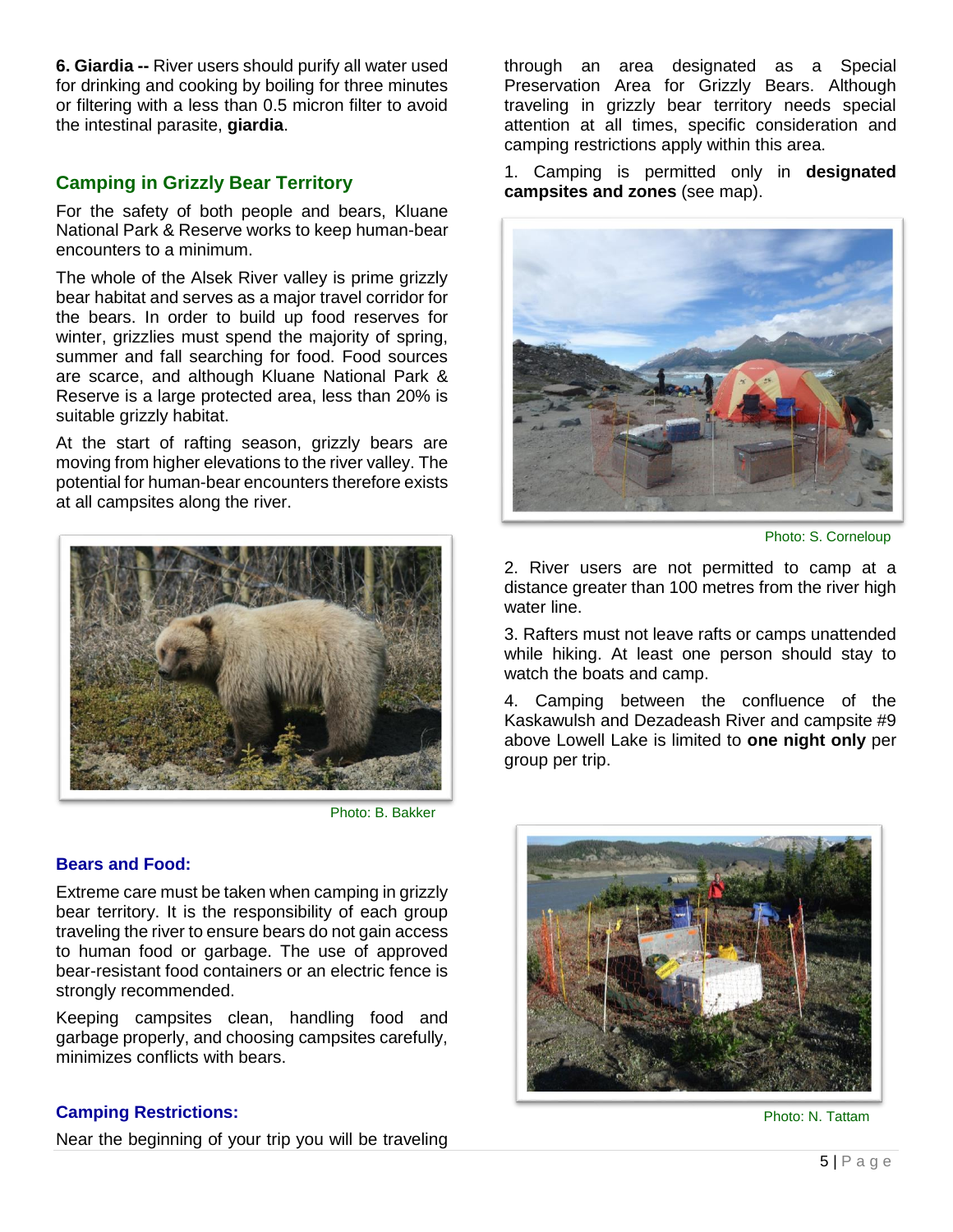#### **5. Camping is prohibited in the Goatherd Mountain closure area and is limited to the eastern edge of Lowell Lake.**

6. To reduce the risk of encounter and disturbance of bears, off river travel (such as day hikes) within the Special Preservation Area is not encouraged.

7. Approved bear resistant containers (approved coolers, canisters, raft boxes) and/or portable electric fences are highly recommended and encouraged to help prevent bears from accessing human food. A list of certified bear resistant food storage options can be found here: [http://www.igbconline.org/index.php/safety-in](http://www.igbconline.org/index.php/safety-in-grizzly-country/bear-resistant-products)[grizzly-country/bear-resistant-products.](http://www.igbconline.org/index.php/safety-in-grizzly-country/bear-resistant-products)

# **The following restrictions apply to the whole river.**

8. Fire pans are required for campfires. Camp stoves are recommended, since driftwood and deadwood are limited and difficult to obtain.

9. All garbage and human waste must be packed out.





10. All human waste must be packed out of the Alsek Valley. **Human waste disposal systems** are available for rent from commercial suppliers. Please be sure to arrive at the park with an appropriate waste disposal system. A dump station is available at Dry Bay.

Photo: S. Corneloup

11. Firearms are prohibited in Kluane National Park and Reserve.

**Note:** Further information "Alsek River and Travel" is available upon request.

# **Preserving National Park Values**

In choosing to make a trip within national park boundaries, please be aware that you are agreeing to abide by special regulations governing visitor use.

Camping restrictions and National Park Regulations must be followed in order for your Wilderness Permit to be valid.

# **National Park Regulations:**

1. It is illegal to carry firearms or to hunt within Kluane National Park & Reserve except for traditional subsistence activities of entitled First Nations people.



Photo: S. Corneloup

2. Removal of natural or historical objects from the park is prohibited.

3. A permit is required for all overnight travel and camping within Kluane National Park and Reserve.

4. It is illegal to feed, harass, or cause any undue stress to wildlife.

5. Motors are prohibited on the Dezadeash and Alsek Rivers within Kluane National Park & Reserve.

6. A national park fishing license is required within Kluane National Park & Reserve.

A trip down the Alsek River offers one of the finest wilderness river experiences in North America. You will be travelling through part of a World Heritage Site that forms the largest international protected area in the world. With your cooperation, Kluane National Park & Reserve will continue to protect wildlife habitat and maintain ecosystem integrity while at the same time providing the highest quality wilderness experience for visitors.



Photo: S. Corneloup